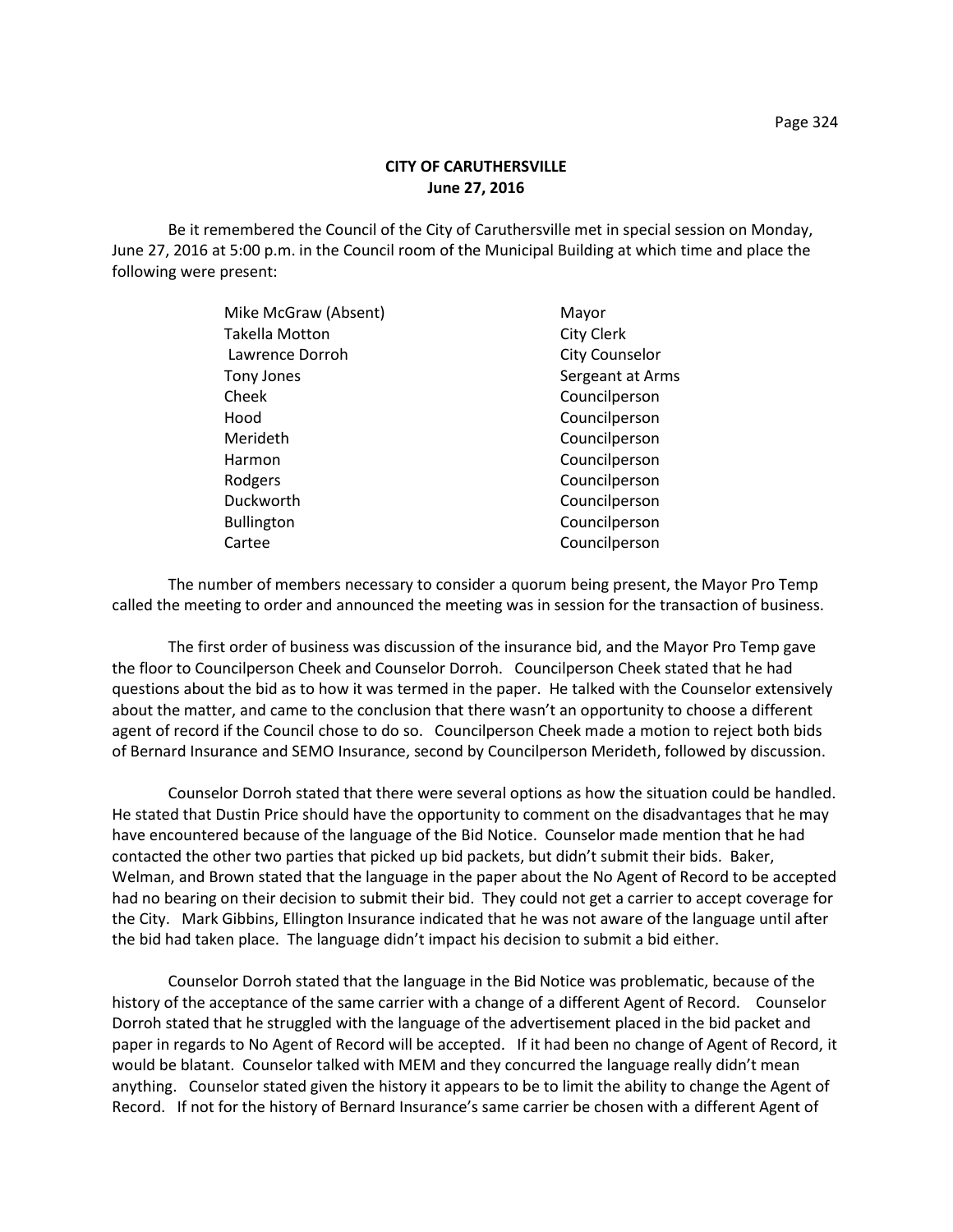## Page 325

Record being selected for the Property and Liability Insurance; you could look at the language as being to leveling the playing field as to what ever bid was accepted the carrier and the Agent of Record would be the same. Counselor stated that there was an appearance of impropriety, which puts the Council in a difficult position. If they chose Bernard Insurance it would be accepting what was stated in the Bid Specifications, No Agent of Record being accepted. Mayor Pro Temp Harmon asked if there was time to rebid if both bids were rejected. Counselor stated that there was no time with the insurance due June 30, 2016. Counselor Dorroh stated that he had spoken with MEM, and that the City would have to make application for a new Agent of Record. Dustin Price stated that he had made application with MEM with the whole process, and has additional risk control placements that they can supply to the City that they do for other agencies that would help with the rate. Dustin stated that there wouldn't be any gaps in coverage and it would be effective the following morning.

Councilperson Cartee asked if any Council, Committee, or legal were instrumental with the wording in the bid, or knew it was going into the paper. Counselor Dorroh stated that the Mayor had indicated to him that he had talked to him about the language, which he has no recollection of. Counselor stated with respect to the SEMO bid, there were some issues. There was no bid form completed, nothing in respect to E&O coverage for the agency, and was substantially higher than Bernard Insurance. Counselor asked Dustin Price if there were any other carriers that he contacted; he stated there's a limited amount of carriers that will write a policy for Police and Fire. Counselor Dorroh stated with the limitations within the market there were be an exaggerated conflict of interest in regards to the limit put on the Agent of Record in the Bid Notice. Councilperson Bullington asked if the quote would be the same for MEM if a different agent is chosen. Dustin Price stated that it would be the same quote given by Bernard Insurance.

It was established that if a bid had been taken, there could not have been a change in the Agent of Record. The only time that an Agent of Record can be changed is between 90 days and the renewal date, or before the bid takes place. Councilperson Hood questioned how the terminology was interpreted, and how could a decision be made on one's interpretation. Councilperson Cartee stated that it was personal to him since every time insurance comes up, he's been told by two separate parties that it's a Conflict of Interest for him to vote. He stated that the bank owns an insurance company and that he draws a salary from the bank, he does not own the bank. Councilperson Cartee made reference that the Mayor chose the wording in the bid to insure that his wife didn't lose business, which is a more conflict of interest than him drawing a salary from a different holding company that owns a different company.

With no further discussion, Mayor Pro Temp Harmon called for the vote to reject both bids which were as follows:

| Cheek     | Yes     | Hood              | Yes |
|-----------|---------|-------------------|-----|
| Merideth  | Yes     | Rodgers           | Yes |
| Duckworth | Yes     | <b>Bullington</b> | Yes |
| Cartee    | Abstain |                   |     |

Councilperson Cheek motion to make a change of Agent of Record to SEMO Insurance, second by Councilperson Merideth, which resulted in the following vote: